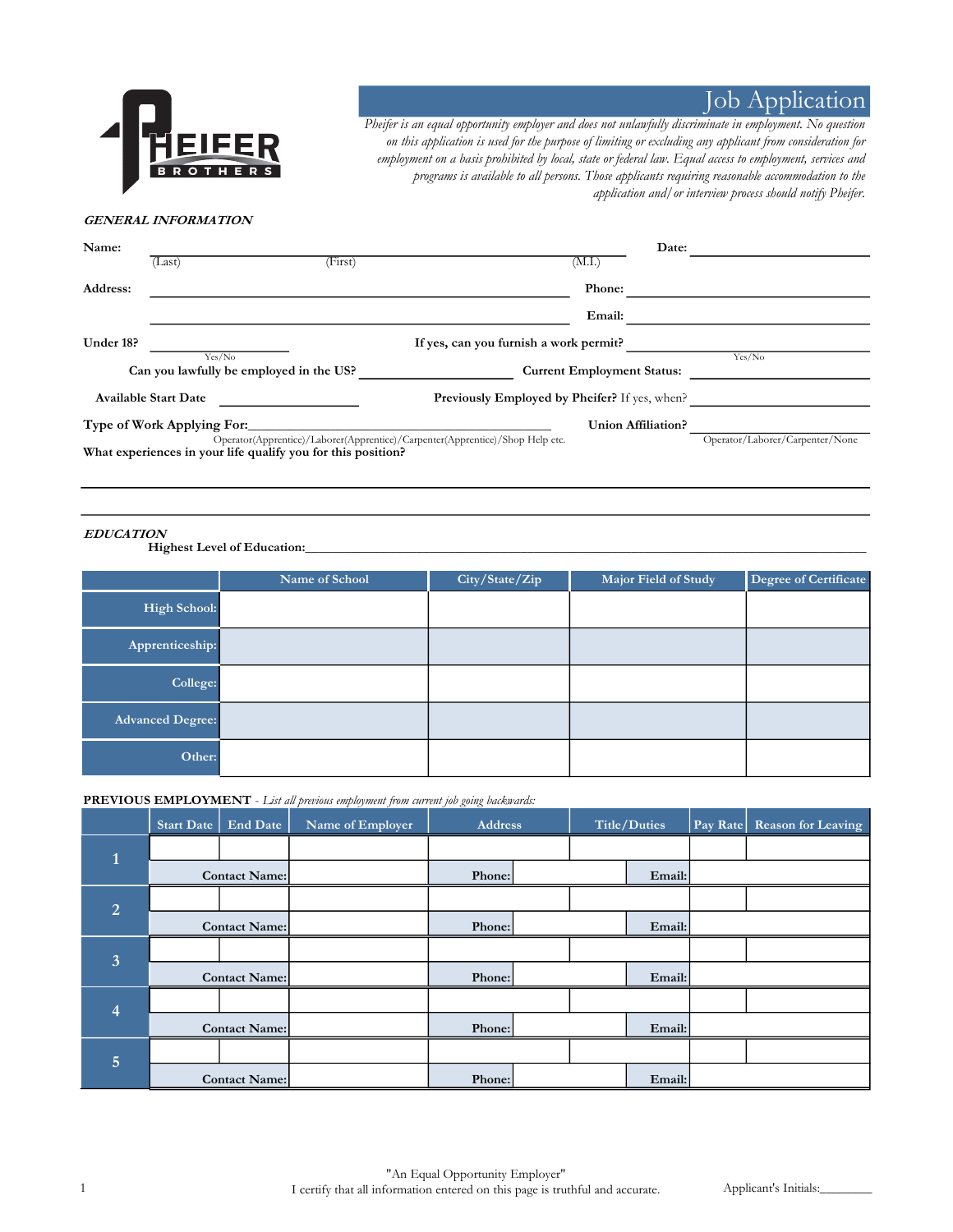| <b>JOB RELATED QUESTIONS:</b><br>Are you NCCO, or equivalent, certified for lattice boom crawler cranes?<br>If you answer no to this question, we recommend you apply for a laborer/carpenter apprentice position first. |                                               |        | Yes/No                                                                                                                                                                                                                                                                                                                |        |
|--------------------------------------------------------------------------------------------------------------------------------------------------------------------------------------------------------------------------|-----------------------------------------------|--------|-----------------------------------------------------------------------------------------------------------------------------------------------------------------------------------------------------------------------------------------------------------------------------------------------------------------------|--------|
| Do you have at least 5 years' experience operating lattice boom cranes?                                                                                                                                                  |                                               | Yes/No |                                                                                                                                                                                                                                                                                                                       |        |
| If yes, do you have experience operation cranes while pile driving?                                                                                                                                                      |                                               | Yes/No |                                                                                                                                                                                                                                                                                                                       |        |
|                                                                                                                                                                                                                          | Do you hold a Structural Welding Certificate? |        | Yes/No                                                                                                                                                                                                                                                                                                                |        |
|                                                                                                                                                                                                                          | Are you certified to install Epoxy Anchors?   |        | Yes/No                                                                                                                                                                                                                                                                                                                |        |
| Are you willing to purchase the personal tools required for construction?                                                                                                                                                |                                               |        | Yes/No                                                                                                                                                                                                                                                                                                                |        |
|                                                                                                                                                                                                                          |                                               |        | During your employment history, have you ever been reprimanded for (Please Circle):                                                                                                                                                                                                                                   |        |
| Theft, Drug or Alcohol Use?                                                                                                                                                                                              | Yes/No                                        |        | Failure to follow Safety or Osha Rules?                                                                                                                                                                                                                                                                               | Yes/No |
| <b>Unsafe Work Practices?</b><br>If yes to any of the above, please<br>explain:                                                                                                                                          | Yes/No                                        |        | Creating a hostile work environment, insubordination,<br>intimidation or hazing?                                                                                                                                                                                                                                      | Yes/No |
| <b>TRAVEL &amp; CONVICTIONS:</b><br>honestly and contact with any questions.                                                                                                                                             |                                               |        | The nature of this business requires extensive unpaid travel to and from jobsites and an ability to operate company vehicles. In addition, project owners<br>and insurance providers may require certain eligibility requirements and background checks to perform work on their sites. Answer of the below questions |        |

Yes/No Have you ever been convicted of a  $T_{\text{felong}}^{\text{red of a}}$   $Y_{\text{es}}/N_{\text{O}}$  If yes, explain: Are you willing to commute up to 90 miles from Neenah, WI from Neenah, WI  $\text{Yes/No}$  Do you have a vehicle capable to work each day?  $\text{Yes/No}$  of driving 180 miles each day? Do you have a current and legal driver's license?  $Yes/No$  If yes, a CDL?  $Yes/No$ <br>ling to commute up to 90 miles from Neenah, WI  $Yes/NI<sub>c</sub>$  Do you have a vehicle capable  $Yes/NI<sub>c</sub>$ 

List all traffic violations and accidents for the last five years (Include OWI, DUI, and alike):

| Date | $\sim$ $\sim$ $\sim$ $\sim$ $\sim$ $\sim$<br>Description | Location | <b>Notes</b> |
|------|----------------------------------------------------------|----------|--------------|
|      |                                                          |          |              |
|      |                                                          |          |              |
|      |                                                          |          |              |
|      |                                                          |          |              |
|      |                                                          |          |              |

#### PERSONAL REFERENCES SECTION: Exclude family and previous employers

| Name | Email | Phone | Relationship |
|------|-------|-------|--------------|
|      |       |       |              |
|      |       |       |              |
|      |       |       |              |
|      |       |       |              |
|      |       |       |              |

#### VOLUNTARY DECLARATION

Due to the fact that Pheifer is an Equal Employment Opportunity Employer, as part of our Affirmative Action requirements and our ongoing efforts to employ minorities and females, Pheifer requests the following information. Your response on the form, either by not filling it out or regardless of how the items are checked, will not have any effect on your prospective employment at Pheifer.